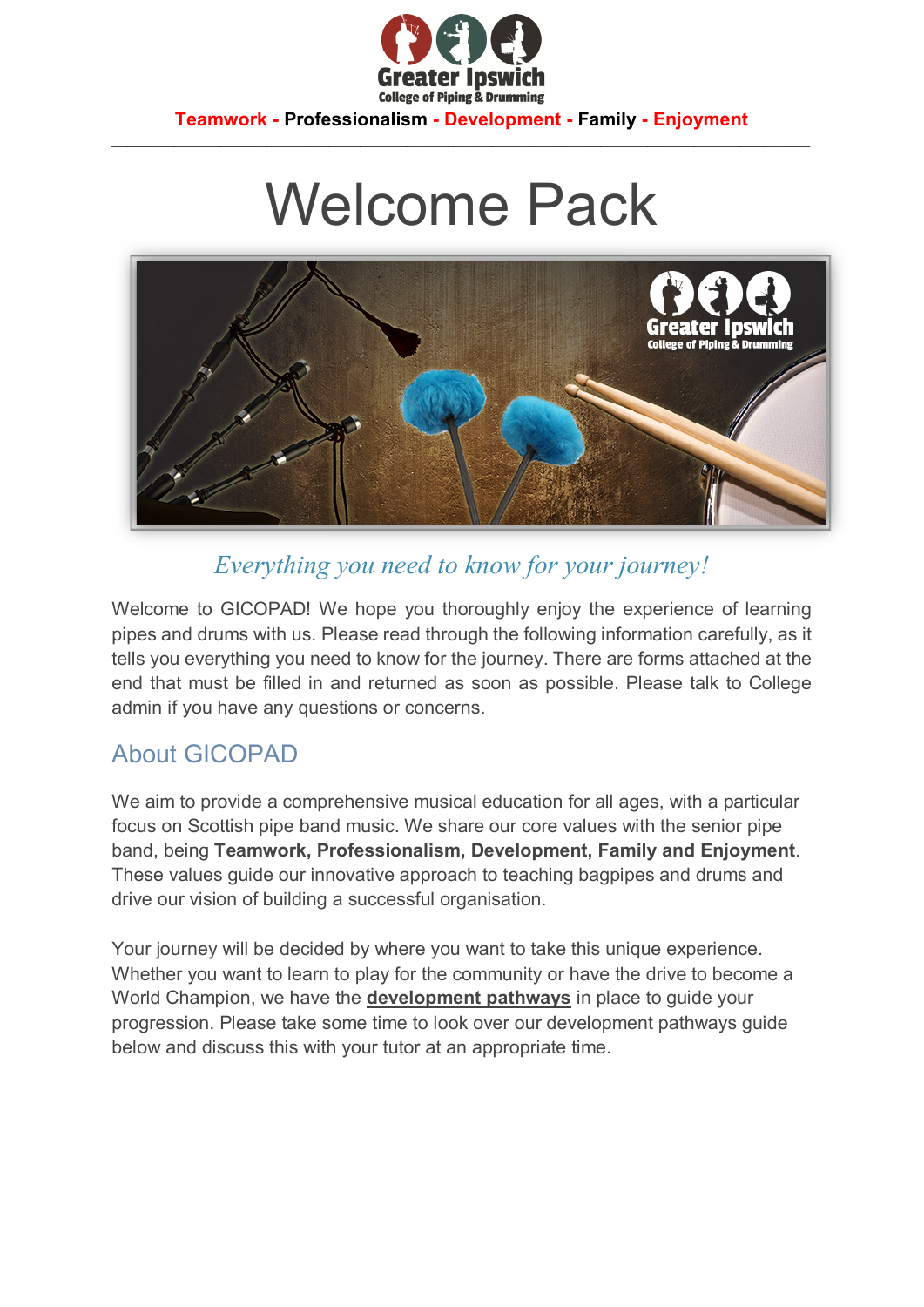

## **City of Ipswich Pipe Band – Development Pathways**

**Teamwork - Professionalism - Development - Family – Enjoyment** 

### **Development Pathways**

| <b>Levels</b>                              | Who?                              | <b>Success Measures / Competencies</b>                                                                                                                                                                                                                                                                                                                                                                                                                                                    | <b>Certification</b><br><b>Requirements</b>                                      |
|--------------------------------------------|-----------------------------------|-------------------------------------------------------------------------------------------------------------------------------------------------------------------------------------------------------------------------------------------------------------------------------------------------------------------------------------------------------------------------------------------------------------------------------------------------------------------------------------------|----------------------------------------------------------------------------------|
| <b>GICOPAD Program</b>                     | All new students                  | Welcoming formal structured tuition program for Bagpipes and Drums that transitions students to playing full instruments (fast-tracked)<br>Introduction to Scottish traditional music and instruments<br>Introduction to music rudiments and establishing the fundamentals on practice pads (leading to snare, tenor and bass drumming)<br>Bagpipe Maintenance & Tuning<br>Introduction to Piobaireachd basics<br>Introduction to Solo Playing                                            | Preliminary                                                                      |
| Entertainment /<br><b>Social</b><br>Solo D | All players                       | <b>GICOPAD Specialised Program</b><br>Meet previous level requirements<br>Formal Coaching / Tuition offered<br>Playing on instruments<br>Introducing more opportunities to perform<br>All core tunes<br>Understand playing to the beat<br>Bagpipe and Drum Maintenance<br>Ability to tune instrument to a very good level                                                                                                                                                                 | Preliminary                                                                      |
| Grade 4a & 4b<br>Solo D                    | Pathway Program<br>Graded players | <b>GICOPAD Extension Program 2</b><br>A more challenging environment designed to continue developing individuals, introducing a more complex repertoire and offering band<br>members more opportunity to perform and compete.<br>Meet previous level requirements<br>Formal Tuition Pathway Program Participants<br>Coaching / Tuition<br>All Core Tunes<br><b>Designated Entertainment Pieces</b><br>Grade 4a or 4b Set Competition Tunes                                                | Preliminary<br>Elementary                                                        |
| Grade 3<br>Solo C                          | Pathway Program<br>Graded players | <b>GICOPAD Extension Program 3</b><br>A more challenging environment that encourages individuals to excel at their instrument with an expectation of players to commit to<br>performing at a competitive level.<br>Meet previous level requirements<br>Formal Tuition Pathway Program Participants<br>Coaching / Tuition<br><b>Designated Entertainment Pieces</b><br>Ability to write music to the expected level required<br>Ability to tune instruments to the expected level required | Preliminary<br>Elementary                                                        |
| Grade 2<br>Solo B                          | Pathway Program<br>Graded players | <b>GICOPAD Extension Program 4</b><br>Meet previous level requirements<br>Formal Tuition Pathway Program Participants<br>Coaching / Tuition<br>All / Designated Entertainment Pieces<br>Ability to teach GICOPAD Program and deliver tutoring for workshops                                                                                                                                                                                                                               | Preliminary<br>Elementary<br>Intermediate                                        |
| Grade 1<br>Solo A                          | Pathway Program<br>Graded players | <b>GICOPAD Extension Program 5</b><br>Meet previous level requirements<br>Formal Tuition Pathway Program Participants<br>Coaching / Tuition<br>All Entertainment Pieces<br>Ability to teach GICOPAD Program and deliver tutoring for workshops                                                                                                                                                                                                                                            | Preliminary<br>Elementary<br>Intermediate<br>Advanced<br><b>Teaching Diploma</b> |



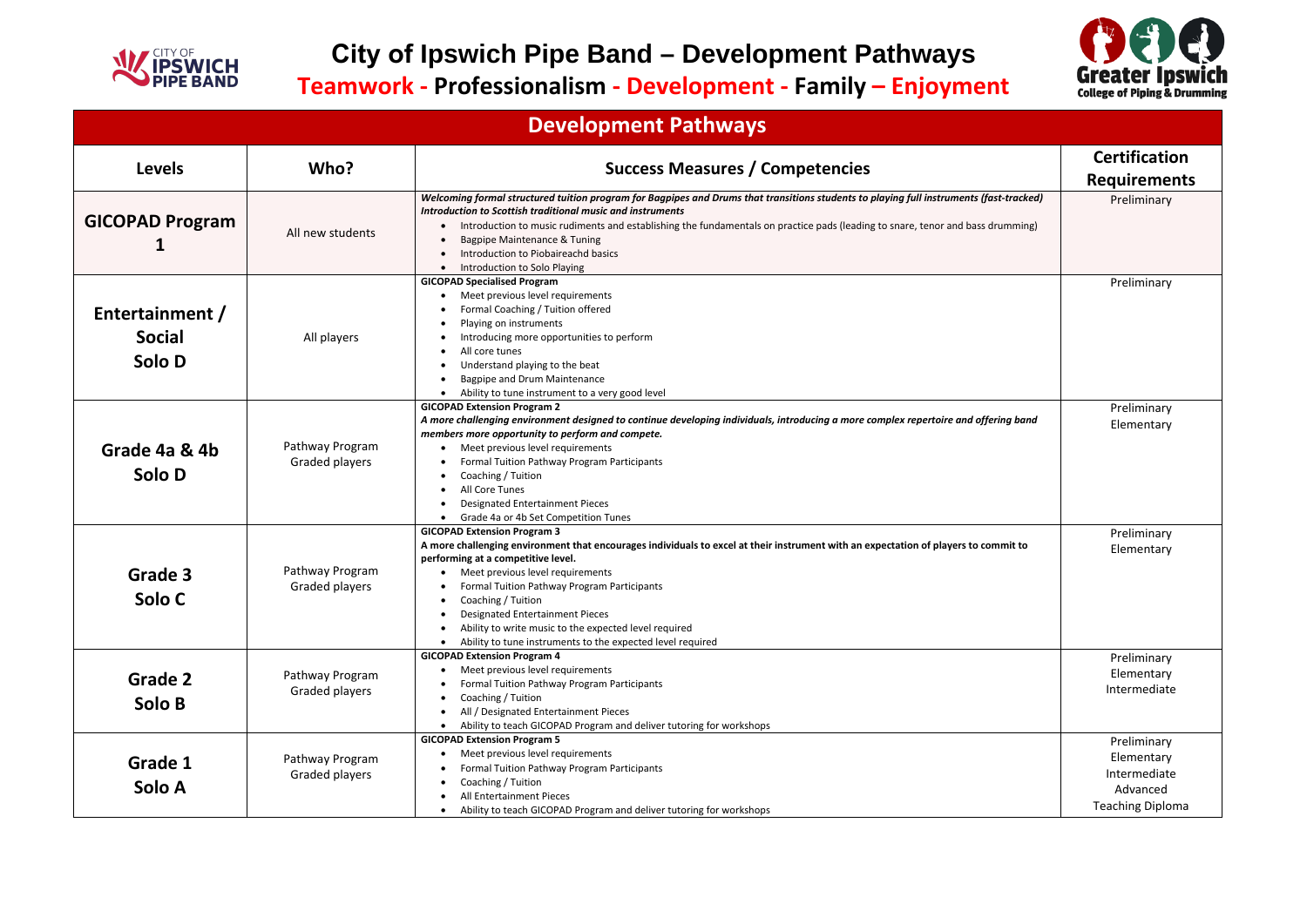

#### **Teamwork - Professionalism - Development - Family - Enjoyment** \_\_\_\_\_\_\_\_\_\_\_\_\_\_\_\_\_\_\_\_\_\_\_\_\_\_\_\_\_\_\_\_\_\_\_\_\_\_\_\_\_\_\_\_\_\_\_\_\_\_\_\_\_\_\_\_\_\_\_\_\_\_\_\_\_\_\_\_\_\_\_\_\_\_\_\_\_\_\_\_\_\_\_\_\_\_\_\_\_\_

#### *Cost*

The world of piping and drumming is quite frankly, not a cheap hobby. We feel it would be a disservice to all our potential students to be anything less than up front about that reality. Having said that, our experience is that piping and drumming can be a very exciting and rewarding activity to pursue, with significant educational, physical and social benefits!

In this Welcome Pack, you will find comprehensive information about what the next few years of learning may look like depending on the development pathways you choose to take, to help you make truly informed decisions about a commitment to lessons.

|           |                                          | <b>GICOPAD Prog. 1</b>                      | <b>Entertainment/Social</b>                 | <b>Grade 4 onwards</b>                      |
|-----------|------------------------------------------|---------------------------------------------|---------------------------------------------|---------------------------------------------|
|           |                                          | 0-12 months                                 | $1 - 2$ years                               | $2 + years$                                 |
| EDUCATION | Individual Lessons (30 min)<br><b>OR</b> | $$30 \times 40$ weeks =<br>\$1,200 per year | $$30 \times 40$ weeks =<br>\$1,200 per year | $$30 \times 40$ weeks =<br>\$1,200 per year |
|           | Group Lessons (45 min)                   | $$20 x 40 weeks =$<br>\$800 per year        | $$20 x 40 weeks =$<br>\$800 per year        | $$20 x 40 weeks =$<br>\$800 per year        |
|           | <b>College Band Rehearsals</b>           |                                             | <b>FREE</b>                                 | <b>FREE</b>                                 |
|           | <b>Half Yearly Workshops</b>             |                                             | <b>FREE</b>                                 | <b>FREE</b>                                 |
| EQUIPMENT | Practice Chanter - Pipers                | \$100                                       |                                             |                                             |
|           | Sticks and Pad - Snare                   | \$60                                        |                                             |                                             |
|           | Sticks - Tenor                           | \$85                                        |                                             |                                             |
|           | Learning materials                       | \$20                                        |                                             |                                             |
|           | Bagpipe Hire Fee - Pipers                | \$25/term                                   |                                             |                                             |
|           | Bagpipe Hire Bond - Pipers               | \$250 (refundable)                          |                                             |                                             |
|           | Uniform                                  |                                             | ~150                                        | <b>FREE</b>                                 |
|           | Bagpipes - Pipers                        |                                             | $~51,000 - $3,000$                          |                                             |
|           | Drums - Snare and Tenor                  |                                             | <b>FREE</b>                                 | <b>FREE</b>                                 |
|           | Drum Harness - Tenor                     |                                             | \$110                                       |                                             |
|           | Drum Harness - Snare<br>(optional)       |                                             |                                             | \$660                                       |
|           | Drum - Snare (optional)                  |                                             |                                             | \$1,700                                     |
| BAND      | Annual Band Membership                   |                                             |                                             | \$70 per year                               |
|           | <b>Band Practice</b>                     |                                             |                                             | <b>FREE</b>                                 |
|           | <b>Travel Expenses</b>                   |                                             |                                             | <b>TBA</b>                                  |

Note: \$5 from every lesson is reinvested back into the college for workshops and equipment, while \$5 covers the hall *operating expenses for that period. The remainder is provided to the tutor.*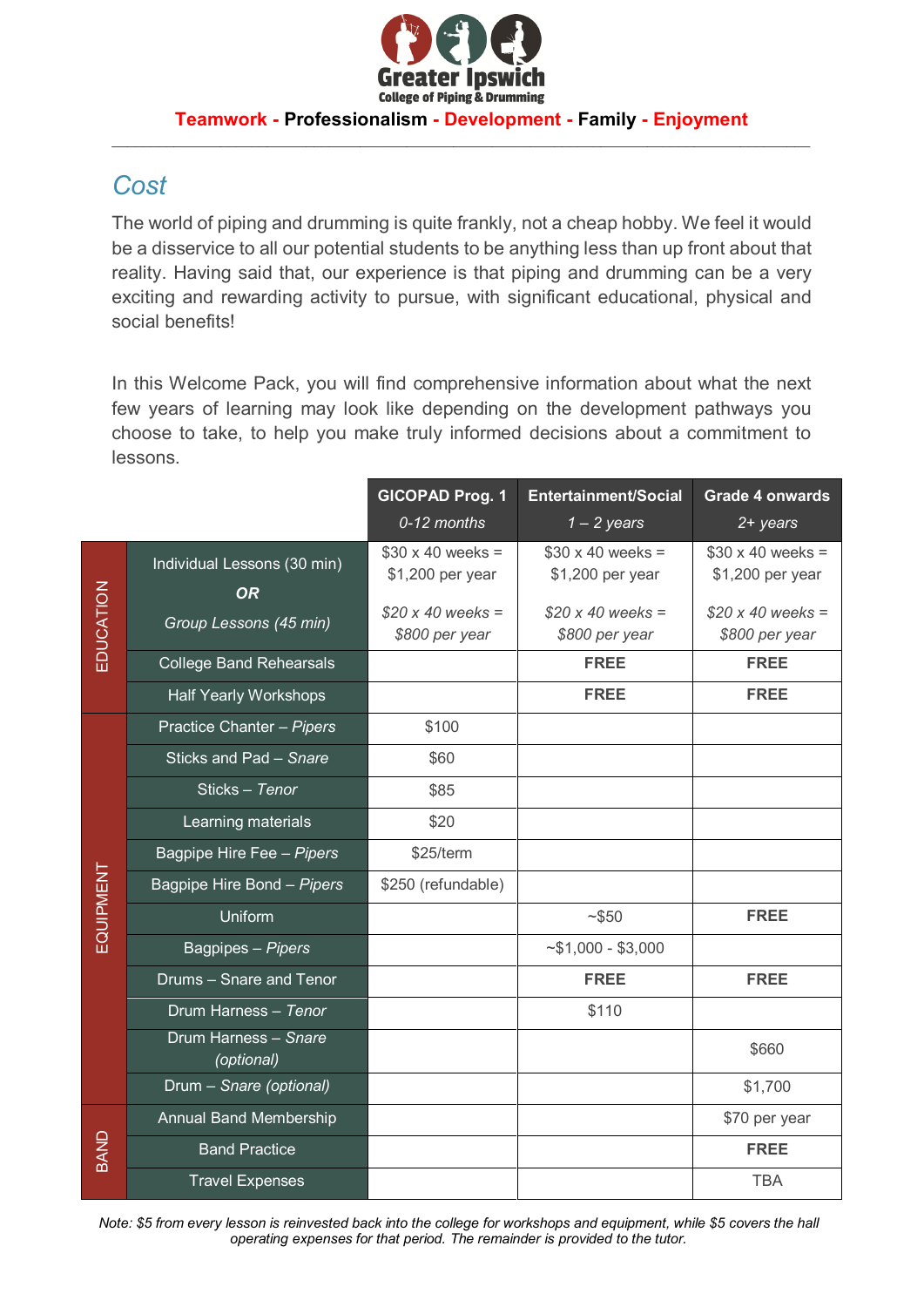

#### **Teamwork - Professionalism - Development - Family - Enjoyment** \_\_\_\_\_\_\_\_\_\_\_\_\_\_\_\_\_\_\_\_\_\_\_\_\_\_\_\_\_\_\_\_\_\_\_\_\_\_\_\_\_\_\_\_\_\_\_\_\_\_\_\_\_\_\_\_\_\_\_\_\_\_\_\_\_\_\_\_\_\_\_\_\_\_\_\_\_\_\_\_\_\_\_\_\_\_\_\_\_\_

#### Lessons

#### **Structure**

We offer both individual (30 min) and group (45 min) lessons, from our highly experienced and professional tutors. To enable a suitable learning environment group lessons can only be offered when there are multiple students at a similar stage of learning. If you would like longer or multiple lessons, or in some cases to transition to fortnightly practices, please discuss this with your tutor.

We run our college in 10 week terms, in accordance with the Queensland state school terms. Lessons and band practices will still occur on public holidays or pupil free days unless otherwise notified.

For students under the age of 16, a parent or guardian must stay at the band hall for the duration of the lesson or any other event that the student is participating in. Please discuss with college admin if you need to make alternative arrangements.

#### Payment

An invoice will be issued at the start of each term via email. This invoice can be paid as a lump sum up front, or in instalments as agreed with the college in advance. Lump sum payments must be paid by the end of **week 4**, while you must notify admin by **week 2** if you intend to pay in instalments. If you encounter issues with payment or financial difficulty please speak to your tutor or college admin as soon as possible.

#### Missed Lessons

We understand that people get sick, and life is busy; sometimes missing a lesson just can't be helped. If you are unable to attend a lesson, 8 hours notice must be given in order to be eligible for a catch up lesson. A maximum of 1 catch up lesson may be accrued during a term. If notice is not given or more than 1 lesson is missed during a term the lesson fee is forfeited. A catch-up date will be set by the tutor near the end of the term, which may be run in a group or workshop format. If you have significant circumstance such as long term medical issues, please contact your tutor or college admin to make arrangements to suspend lessons.

#### Trial Period

Sometimes you don't quite know which instrument will be right for you. This makes committing to a big investment a big decision. To assist in this decision, if after the first 2 weeks of lessons you decide not to continue, simply pay for those 2 lessons and if required have the remaining term refunded. We can also offer a loan practice chanter or drum pad and sticks for your first term for \$25.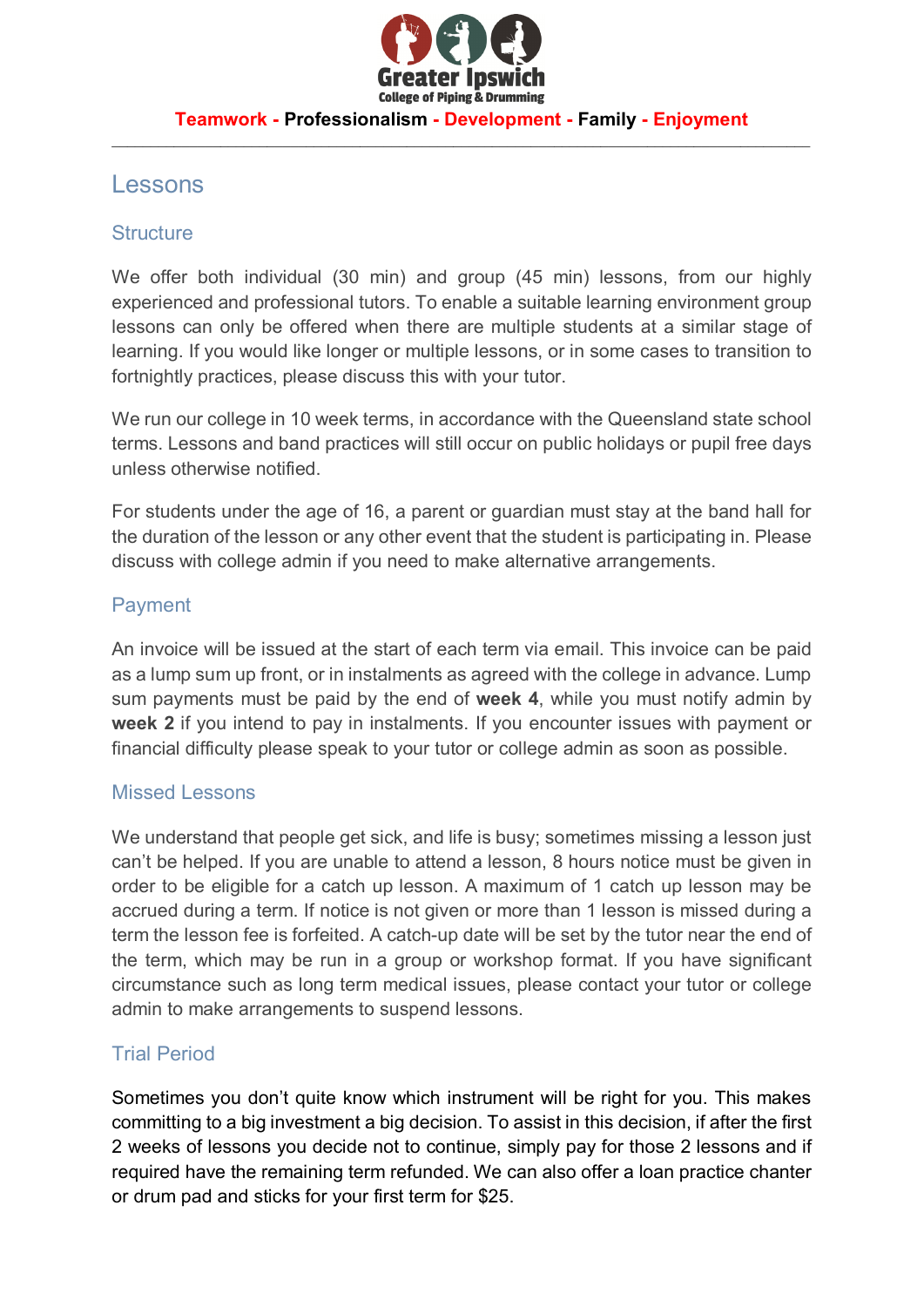

#### **Teamwork - Professionalism - Development - Family - Enjoyment** \_\_\_\_\_\_\_\_\_\_\_\_\_\_\_\_\_\_\_\_\_\_\_\_\_\_\_\_\_\_\_\_\_\_\_\_\_\_\_\_\_\_\_\_\_\_\_\_\_\_\_\_\_\_\_\_\_\_\_\_\_\_\_\_\_\_\_\_\_\_\_\_\_\_\_\_\_\_\_\_\_\_\_\_\_\_\_\_\_\_

#### Instruments and Uniform

#### **Bagpipes**

Within the first 6 months you will begin to apply skills learnt to the bagpipes. The College has a number of bagpipes for loan and can be rented for up to 12 months. This is pending equipment availability. After this 12 month loan period it is expected that you have made arrangements to purchase your own set of pipes. We recommend you speak to our tutors prior to purchasing any set as there are poor quality sets on the market that are not suitable for your successful development. The price of bagpipes vary significantly depending on brand, aesthetics and inclusions.

A bond is collected for the loan period. The bond will be returned in full when pipes are returned to the College in the same condition they were lent (excluding usual maintenance). The rental cost contributes to the cost of setting up the pipes, including bags, reeds and hemp, and ongoing maintenance. It does not cover damage caused by careless handling of the instrument.

#### Drums

Through the senior band, the college has access to a selection of drums. These are used by students from initial learning right through to public performances and competition. While tenor drummers are required to purchase their own harness, drummers will always have access to drums and snare harnesses at no cost. However, this equipment does not go home with the students. If you desire once you are established our tutors can assist you with purchasing a harness and drum so that you can practice at home, have your own for solos, etc.

#### Uniform

In order to minimise the cost of outfitting the college members, we have adopted a non-traditional but simple uniform of plain long sleeve white shirt, black trousers, black belt, black shoes and black socks. While you may have all of this in your cupboard already, these items can be purchased for low cost – any brand is fine. Uniform will not be required until your first public performance. Once that a student reaches consistent grade 4 competition, the pipe major and drum sergeant will organise for the allocation of a full traditional (kilt) uniform. This uniform will be provided on loan and predominantly for free.